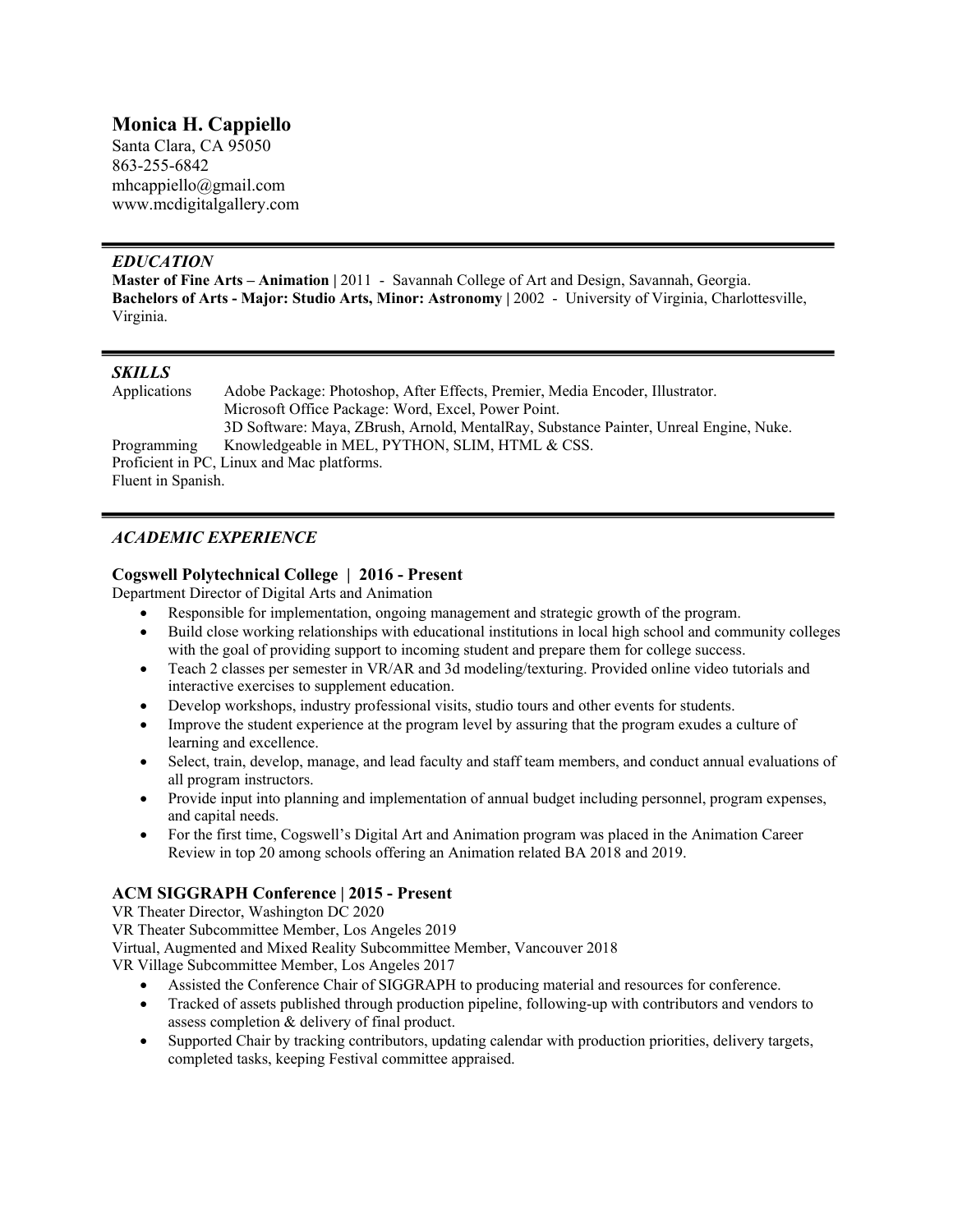#### **Academic Phoenix Plus | 2014 – Present**

Founder

- Founder of online school dedicated to training students on the artistic craft of animated films, games and visual effects.
- Over 150 video tutorials offered in various platforms, including YouTube, Udemy, Gumroad and company website. YouTube has over 19,000 subscribers.
- Responsible for marketing, web development, video updates, social media, and other media components.

## **University of Santa Clara | 2019**

Adjunct Lecturer

- Responsible for instructing undergraduate students in the fundamentals of 3D including modeling, texturing and animation.
- Fashioned original teaching materials to be presented and used by the class.
- Created video tutorials to support and supplement student learning outcomes.
- Held office hours for help sessions.

### **Art Institute of California | 2009 - 2016**

Institutional Program Chair of Media

- Provide academic leadership to the academic community of the Institutional Group and select, train, develop, manage, and lead Assistant Chairs and faculty and staff team members according to the guidelines provided by the Campus Head of Academic Affairs for home and branch campuses.
- Oversee and manage Assistant Chairs on the branch campuses of the Institutional Group, including conducting and monitoring an annual evaluation of assistant chairs and instructors.
- Co-develop with the Assistant Chairs an annual faculty development plan and monitoring progress on meeting the plan for the instructors on all institutional group campuses.
- Foster student achievement, persistence and success.
- Improve the student experience at the program level by assuring that the program exudes a culture of learning and excellence.
- Proactively work with students who are at risk of not performing to their potential.

Dean of Academic Affairs

- Serve as Chief Academic Officer for a campus of 1,200 students, 100+ faculty, and a management team of 10. Provide leadership to all areas of Academic Affairs including oversight of 18 academic programs, the Registrar's Office, Library, and institutional effectiveness.
- Develop and maintain a vision for educational growth of the Institution by developing strategic plans for the academic department.
- Oversee all facets of student retention and satisfaction. Lead the Student Success Committee for overall improvement of persistence.
- Manage all academic programs to provide quality education with overall consistency to meet the needs of the marketplace. Oversee the Curriculum Committee for development and revision as well as implementation of all curricula in the institute.
- Collect, compile and report on quarterly Institutional Effectiveness progress towards accreditation goals for all academic and administrative departments. Lead the Institutional Effectiveness Committee.
- Ensure recruitment and retention of qualified and diverse faculty. Guide the Academic Leaders in hiring and developing faculty and staff members. Continually improve the faculty and staff orientation, training and development activities to promote a culture of learning.
- Fiscal responsibilities include finalizing annual budget for the Academic Department, make necessary changes to ensure the fiscal health and achieve strategic objectives.
- Increase the visibility of the institute in the community by collaborations with the neighboring organizations such as the SMPD, Santa Monica Sister Cities and other community leaders.
- Chair of the WASC Reaffirmation Campus Steering Committee.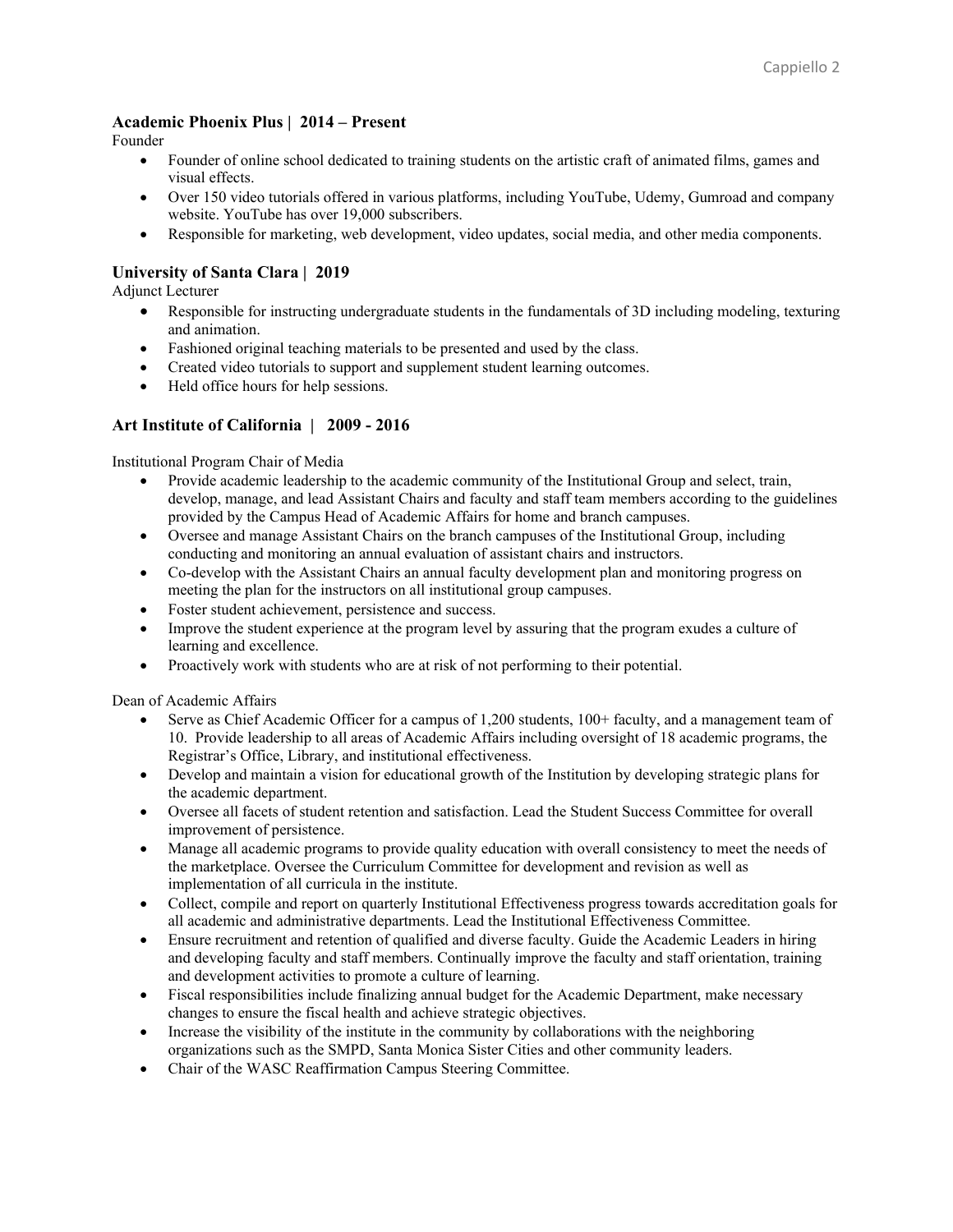Associate Dean of Academic Affairs

- Assist Chief Academic Officer for a campus of 1,200 students, 100+ faculty, and a management team of 10.
- Track and report quarterly persistence and student academic progress. Head retention initiatives such as the Peer Mentor Program, Tutor Program, as well as lead the Institutional Effectiveness Committee.
- Investigate and respond to student appeals, student feedback, and academic integrity violations.
- Collect, compile and report on quarterly Institutional Effectiveness progress towards accreditation goals for all academic and administrative departments.
- Consult in planning and execution of New Faculty Orientations, Graduations, Registration and Retention processes.
- Developed workshops and videos to support student on-line registering.

Media Academic Director

- Provided academic leadership to the students and 25 faculty members of 5 programs, including the Media Arts and Animation, Game Art and Design, Digital Film and Video Production, Digital Photography, and Visual Effects.
- Work closely with Dean of Academic Affairs and team to implement policy and procedure and effectively manage change.
- Oversee diverse departmental scheduling for 500+ student campus, including shared responsibility for student-to-instructor ratio, instructional credits and facility efficiencies.
- Support and reinforce processes which directly impact operation of various departments including Student Affairs, Admissions, Student Finance and Career Services.
- Collect, compile and report on quarterly Institutional Effectiveness progress towards accreditation goals for all Media departments.
- Carry out academic departmental functions including writing and delivering faculty performance appraisals, scheduling, persistence, registration, and facilitating Program Advisory Committee meetings.
- Hire, train and evaluate faculty as needed.
- Track budgetary expenses and communicate with finance prior to approvals related to other departments. Review and approve all faculty payroll adjustment forms.
- Chair the Technology Committee, Visual Effects Task Force, and New Faculty Orientation Task Force.
- Created and implemented 24 Hour Animation and Game Jam, 72 Hour Film Jam, and bi-annual Silicon Valley Film Festival.
- Taught 3 courses per quarter.

Full Time Faculty

- Responsible for instructing undergraduate students on multiple aspects of 3D including Pre-Production, Production, Modeling, Lighting, Texturing, Rigging, 3D Camera Set-Up, Compositing, Rendering, and Animation.
- Contributed to the culture of learning by bringing industry professionals as guest speakers, participated in Open Houses and the Summer Program for prospective students, as well as assisted with PAC meetings and lead the Technology Committee as Co-Chair.
- Created written and video tutorials, as well as MEL/PYTHON tools, for student use. Created YouTube channel for video tutorials.

## **Savannah College of Art and Design | 2008**

Teacher Assistant

- Responsible for assisting Professor instruct the undergraduate course regarding advance lighting and rendering techniques.
- Responsible in creating original teaching materials to be presented and used by the class.
- Held office hours for help sessions and tutorials.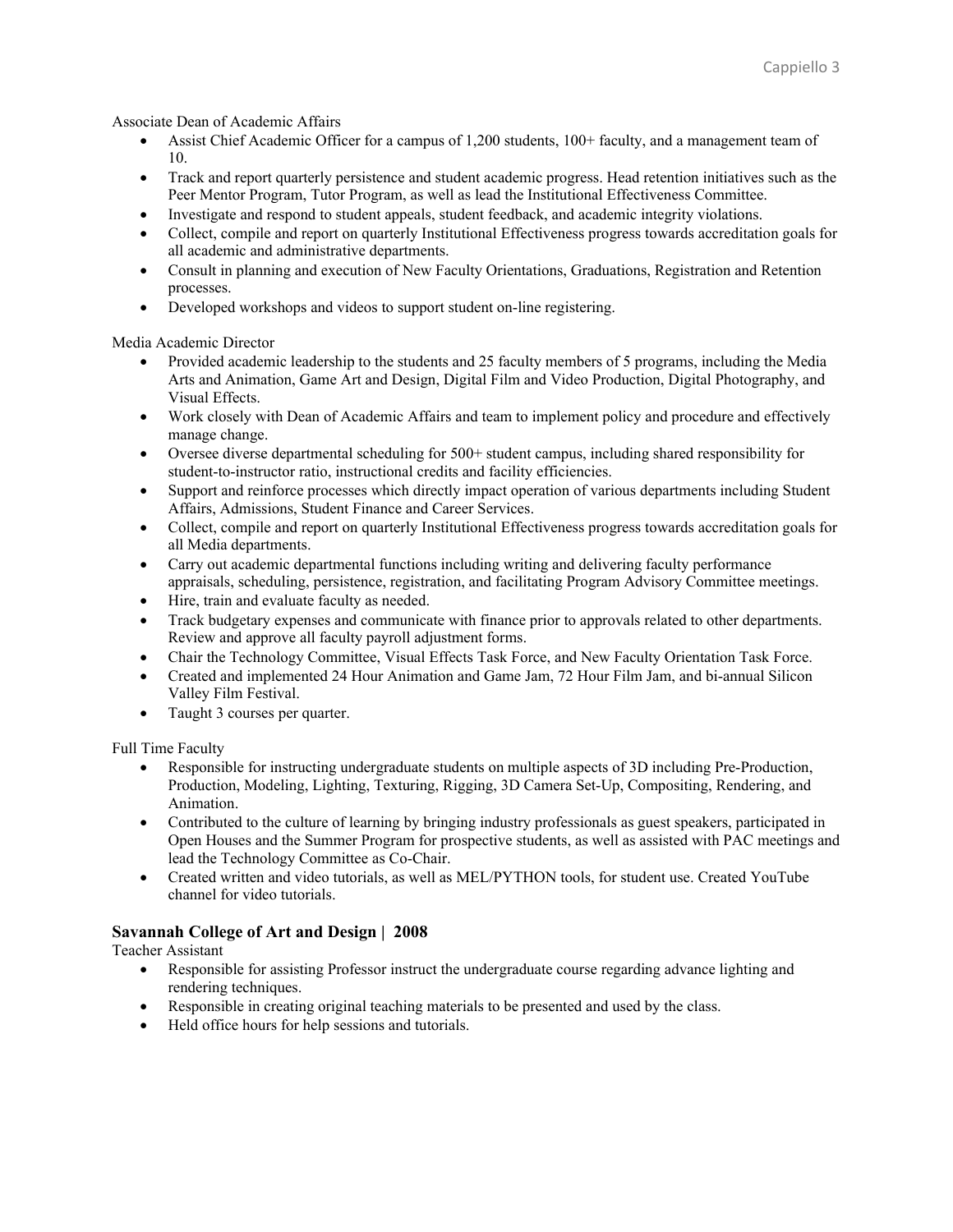## *PROFESSIONAL EXPERIENCE*

#### **Red Giant Studios | 2009 – 2013**

Freelance Texturing and Lighting Artist

- Responsible for lighting master shots and created, troubleshot and improved textures and shaders for animation short, The Way to Heaven.
- Created python scripts to automate repairing of geometry and other errors in scenes.
- Rendered digital elements into multi-pass render layers and assembled elements of shot for composite.

### **Pixellex Studios | 2007 – 2008**

Lighting Artist/Animator

- Assisted in finding new animation talent as well as provided training of pipeline.
- Produced 3D Animation of biped robot for feature film, *Eyeborgs,*, and created lighting and textures.
- Met with client to discuss concepts, shot objectives and revisions.

### **Animated Shorts | 2007 - 2008**

Visual FX Supervisor

- Scheduled, organized and managed multiple projects from initial creative development through final delivery.
- Provided leadership for over 20 artists, including training on animation pipeline and evaluations of goals met.
- Designed and implemented effective pipeline for 10-week turnaround of animation short *Badger Blue*.
- Oversaw the production and post-production of short films *Flight Lessons* and *Badger Blue*.

### **Montgomery Hall Cage, Savannah College of Art and Design | 2006 – 2008**

Full Time Facilities Manager

- Provided leadership for over 15 employees.
- Designed and successfully implemented trainings and orientations to employees to reduce errors and increase productivity.
- Tracked loss or damaged equipment, coordinated improvement groups to gain a 16% improvement.

#### **Thesis Animation** *Choice* **| 2006 -- 2011**

**Director** 

- Responsible for finding new animation talent as well as provided training of pipeline.
- Organized and oversaw the pre-production, production and post-production of entire animation short.
- Created lighting design for film, and developed Python lighting tool that emulates Global Illumination with conventional lighting.
- Responsible for hair dynamics, nCloth, shatter as well as lighting and final composite.

## **Mendez Foundation | 2005-2009**

Graphic Designer/IT Coordinator

- Assisted in the production of the children's movie *Friends are Happening Show.*
- Developed 2D/3D graphics for posters, web, DVDs, curriculum, brochures, print ads, T-shirts, and other marketing materials.
- Responsible for maintaining organization's computer equipment and website.

## **WEDU-PBS | 2003-2004**

Development Assistant

- Developed motion graphics for television and website.
- Cultivated strong client relationships through continuous contact, follow up and business entertainment activities.
- Provided support for the capital campaign, major gifts and planned giving fund raising activities.